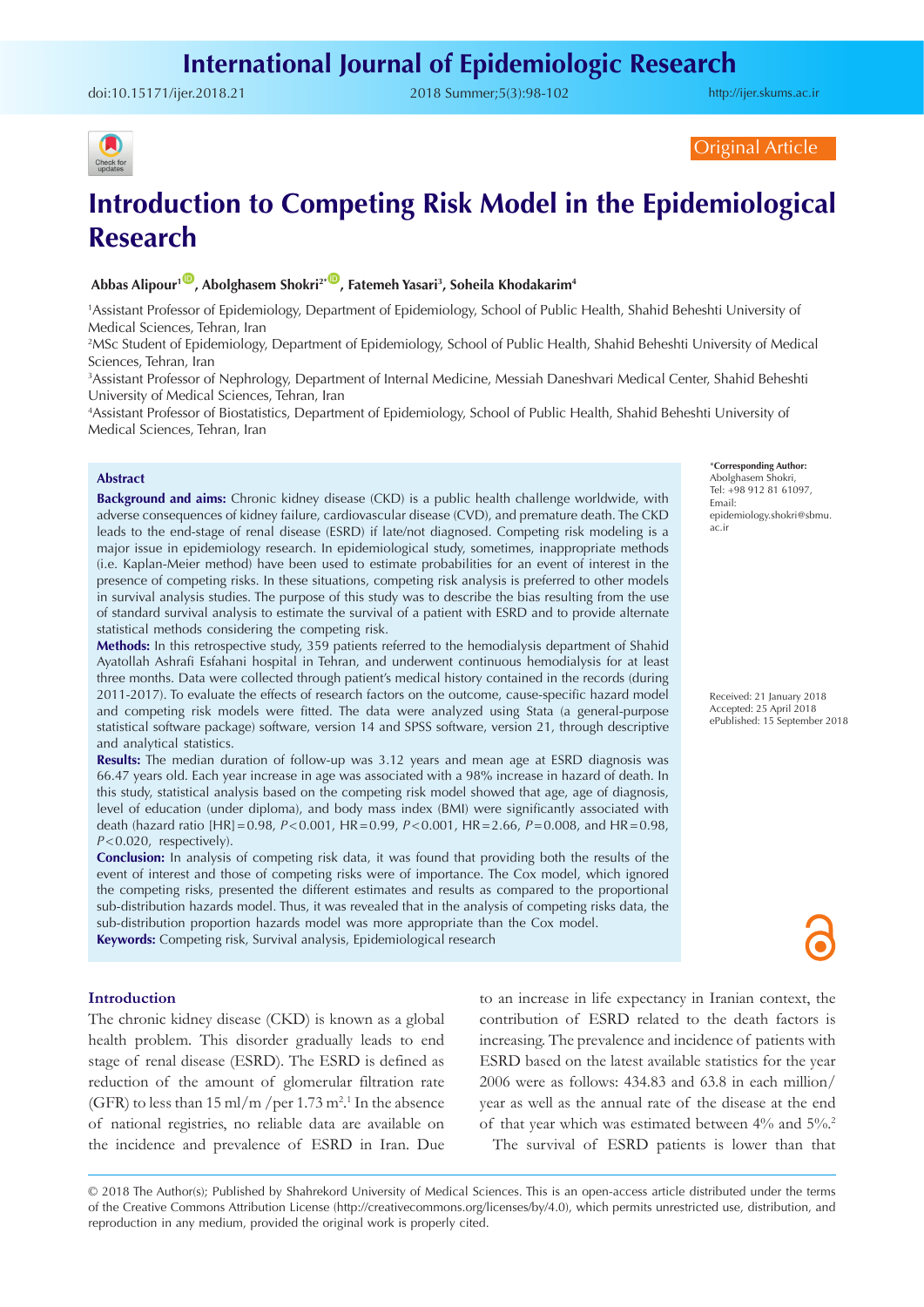of the general population.3 The classic example is to consider the various causes of death. If a subject dies of one particular cause he/she is no longer at risk of death owing to any other cause. Two specific examples in the nephrology world that require competing risk analysis are comparisons of mortality risk in patients with CKD compared with the mortality risks of those patients who have developed ESRD, since the risk of mortality is different for patients who reach ESRD as compared to those who do not progress to it.<sup>4</sup> In the traditional analysis of this data, most researchers were interested in knowing the distribution of observed survival times in a particular refractive index and all other factors as censored data.

In cohort studies and clinical trials, the incidence of an event is often investigated. Competing risk data occurs when the subjects under study have more than one single event, such as death, from various causes. The term competing risks also refer to data in which different events may not be mutually exclusive but interest in the first event occurs<sup>5</sup> the most common of which are the competing risks of relapse and death in Gray and Fine Models remission. These two risks are the primary reasons that **Risks** patients fail treatment. In most epidemiological papers the effects of covariates on three outcomes (relapse, death in remission, and treatment failure) are modeled by distinct proportional hazards regression models. Standard survival analyses might overestimate the rate of the event, especially when the rate of the competing risk is high. The presence of competitive risks is time-totime analysis and standard survival analysis is not always appropriate and thus should be interpreted with care.<sup>6</sup> In addition, competing risks refer to situations in which different types of events might occur. For example, when studying death on dialysis, receiving a kidney transplant is an event that competes with the event of interest. Thus, a competing risk is an event that either prevents the event from being viewed or changes the chance of model will be as follow the event.7 The aim of this study was to demonstrate the practicality of competing risk models, to estimate the survival of ESRD patients using competing risk analysis, and also to compare its results with other commonly used approaches.

# **Methods**

We performed a retrospective study among all ESRD patients older than 20 years who were registered (during 2011 to 2017) in the hemodialysis department of Shahid Ayatollah Ashrafi Esfahani hospital, Tehran, Iran. Patient were included in the study when renal replacement therapy such as hemodialysis was initiated. Those patients who died within three months following the onset of dialysis were excluded from the study. The collected data included

information and characteristics, clinical characteristics, transplantation history, hemodialysis, and also the cause of the end-stage renal disease. The event of interest were death and transplantation. Myocardial infarction, stroke, cancer, hepatitis C, accidents, sepsis, cardiac and respiratory arrest, seizures, diabetic foot, and embolism were considered to be as competing risks. Gender, age, extractive mass index constants to the complete particle contact, age, exists of mortality body mass index (BMI), blood markers, blood pressure, SRD as compared diabetes, smoking, education level, marital status, In the traditional and blood group were considered to be independent rs were interested variables. Two different models were used to fit the ved survival times data. In the first model, data were analyzed applying the other factors as competing risk approach as explained by Fine and Gray. They proposed the direct use of a regression model on als, the incidence a cumulative incidence function. The second model that  $\frac{1}{2}$ ompeting risk data was employed to fit the data was a specific hazard model. y have more than In the following sections, a brief introduction is provided various causes. regarding the concepts of these models.

# Statistical Methods for the Analysis of Survival Data in the Presence of Competing Risks *Gray and Fine Models*

The model proposed by Fine and Gray is based on the hazard of the sub-distribution and provides a **Statistical Methods for the Analysis of Survival Data in the Presence of Competing**  simple relationship between covariates and cumulative incidence.8 In this model, the effect of independent egression models. variables, in contrast to the direct cause-specific model, restimate the rate is examined on the cumulative incidence function. of the competing Therefore, the effect of an independent variable in this model would be very different from its effect in causealysis is not always specific model.<sup>9</sup> In other words, this model seeks to model preted with care.<sup>6</sup> the cumulative incidence function. Given the definition situations in which of the cumulative incidence function as the probability For example, when of the given incident occurrence before the specified kidney transplant time T and prior to the occurrence of the competing vent of interest. incidents, by defining the cumulative incidence function From Strandard incident, for each incident, for example, for the first incident, this haddent, for each incident, for example, for the first incident, this ges the chance of model will be as follows: incidents, and call incident, for example, for the first incident, this

$$
F_1(t;Z) = \Pr(T \le t, \varepsilon = 1|Z)
$$

of the first occurrence, Z represents the independent variables vector, and  $\varepsilon = 1$  indicates the first occurrence. In addition, the sub-hazard model of this occurrence is where  $F<sub>1</sub>$  denotes the cumulative incidence function provided as:

$$
\lambda_1(t;Z)=-dlog\{1-F_1(t;Z)\}/dt
$$

4 4 It will be considered as hazards in the following form: It will be considered as hazards in the following form:

$$
\lambda_1(t;Z)=\lambda_{10}(t)exp\{Z^T\beta\}
$$

where *β* is the vector of regression coefficients and *λ10(t)* displays a nonparametric where  $\beta$  is the vector of regression coefficients and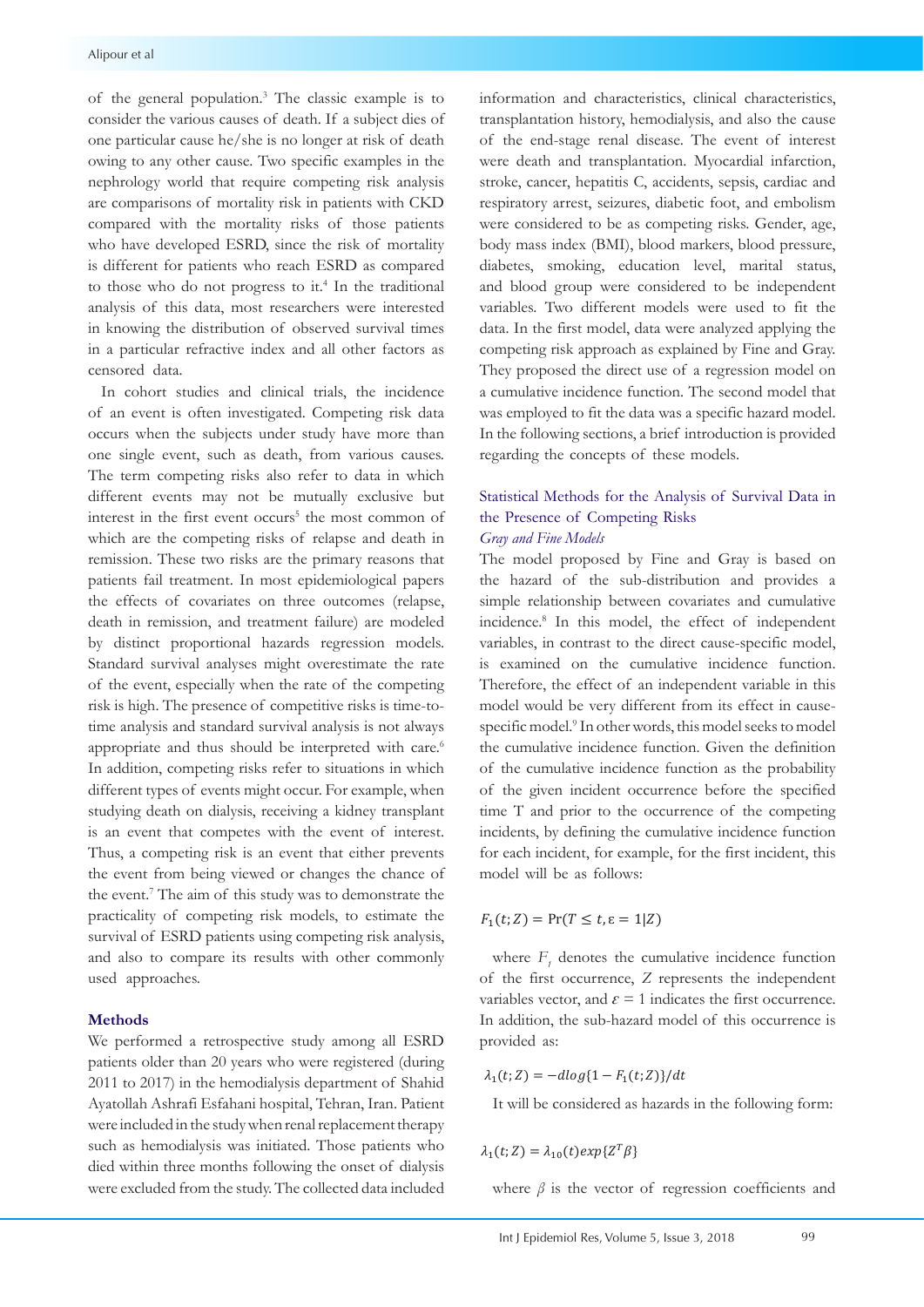$λ<sub>10</sub>(t)$  displays a nonparametric estimation of the baseline *hazard.* Combining the two recent equations, the cumulative incidence function for the first incident will be as follows:

$$
F_1(t;Z) = 1 - exp\left[-\int_0^t \lambda_{10}(s)exp\{Z^T\beta\}ds\right]
$$

In this model, the nonparametric estimation of the cumulative incidence functions, of course, is calculated with some changes relative to the cause-specific model. The difference between this model and the causespecific model is the number of individuals at risk for the given incident. In the cause-specific model, the number of individuals at risk is reduced each time a person experiences the rest causes. But in this model, in which the person is experiencing other causes, it is *2.1.2 Cumulative Incidence Function* incidence function's association with only one's own hazard function for a specific cause and not the rest of the hazards. assumed at the risk remained that the time for these individuals has been censored which is longer than all the times of the given incident. This leads to the cumulative

# the competing risks data. However, sometimes, inappropriate methods such as the *Cumulative Incidence Function*

estimate (1-KM) has been applied to estimate the A second statistical method in competing risks is the cumulative incidence function. This function is directly estimable from the data without a need for making any distributional assumptions. Standard survival analysis methods have been commonly used to analyze the competing risks data. However, sometimes, inappropriate methods such as the complement of Kaplan-Meier probabilities of the occurrence of an event of interest in a competing risks setting.10,11 The 1-KM cannot be interpreted as the actual probability of the occurrence of an event by time t.<sup>6</sup> In this classic analysis, there is a favorite event and all other events are censored. The assumption of this method is that of non-informative censoring which is based on the idea that censored patients are more likely to experience the event as followup patients. However, this assumption has not been confirmed in the presence of numerous competing results.12 These estimates have been interpreted as the probability of an ideal event in the ideal world in which there are no other types of events.<sup>6,8</sup> Although, in the presence of competing risks, each event has a hazard. Therefore, the number of failures from the competing risks will reduce the actual number of failures from the event of interest and consequently, influence the estimate of the probability of failure from this event. In these situations, the cumulative incidence function is the appropriate tool for analyzing such data. Cumulative incidence function for a specific event, also known as the

sub-distribution function, is defined as the probability of failing from a given cause in the presence of competing events, given that a subject has survived or has already failed due to different causes.<sup>6,11</sup> In the present study, the estimate of the cumulative incidence for a specific event was simultaneously calculated based on the estimate of the overall survival function when all types of events are considered and on the hazard estimate of the specific event. Besides, the cumulative incidence function for a specific event depends not only on the number of individuals who have experienced this type of event, but also on the number of those who have not experienced any other event.11 This function is often of interest in epidemiological research and its graphical display over the time is intuitive and appealing.<sup>11,13,14</sup> To analyze the differences in cumulative incidence between various patient groups, Gray's test was used. Comparing the cumulative incidence functions gives an idea of the probability of occurrence of the event of interest, and therefore can be translated into an actual number of patients with the event of interest.<sup>11</sup>

# **Results**

## Characteristics of Patients

Of the 400 hemodialysis patient participants, 41 (10.25%) of them were excluded from the study because they lacked complete data on all the predictors. Thus, the samples available for the analysis consisted of 359 patients. The participants included in these analyses had a mean age of 58.93 years and 230 (64.07%) of them were males. The sex ratio was 1.78. The median duration of followup was 3.12 years and mean age at ESRD diagnosis was 66.47 years. The baseline characteristics of our study are shown in Table 1. A total of 123 (34.26%) patients died. The findings regarding the dead patients of the center showed that of 122 dead patients, 72 (31.30%) of them were males and 50 (38.769%) of them were females. The most common blood type was A. In this study, the majority (76.32%) of people ( $n=274$ ) were married.

#### Comparison of Different Regression Models

The method of analysis resulted in markedly different estimates. In this study, statistical analysis, based on the competing risk model, showed that age, age of diagnosis, level of education (under diploma), and body mass index were significantly associated with death (hazard ratio (HR)=0.98, *P*<0.001, HR=0.99, *P*<0.001, HR=2.66,  $P=0.008$ , and  $HR=0.98$ ,  $P<0.020$ , respectively). Each year increase in age was associated with a 98% increase in hazard of death (Table 2).

## **Discussion**

Competing risks are prevalent most epidemiological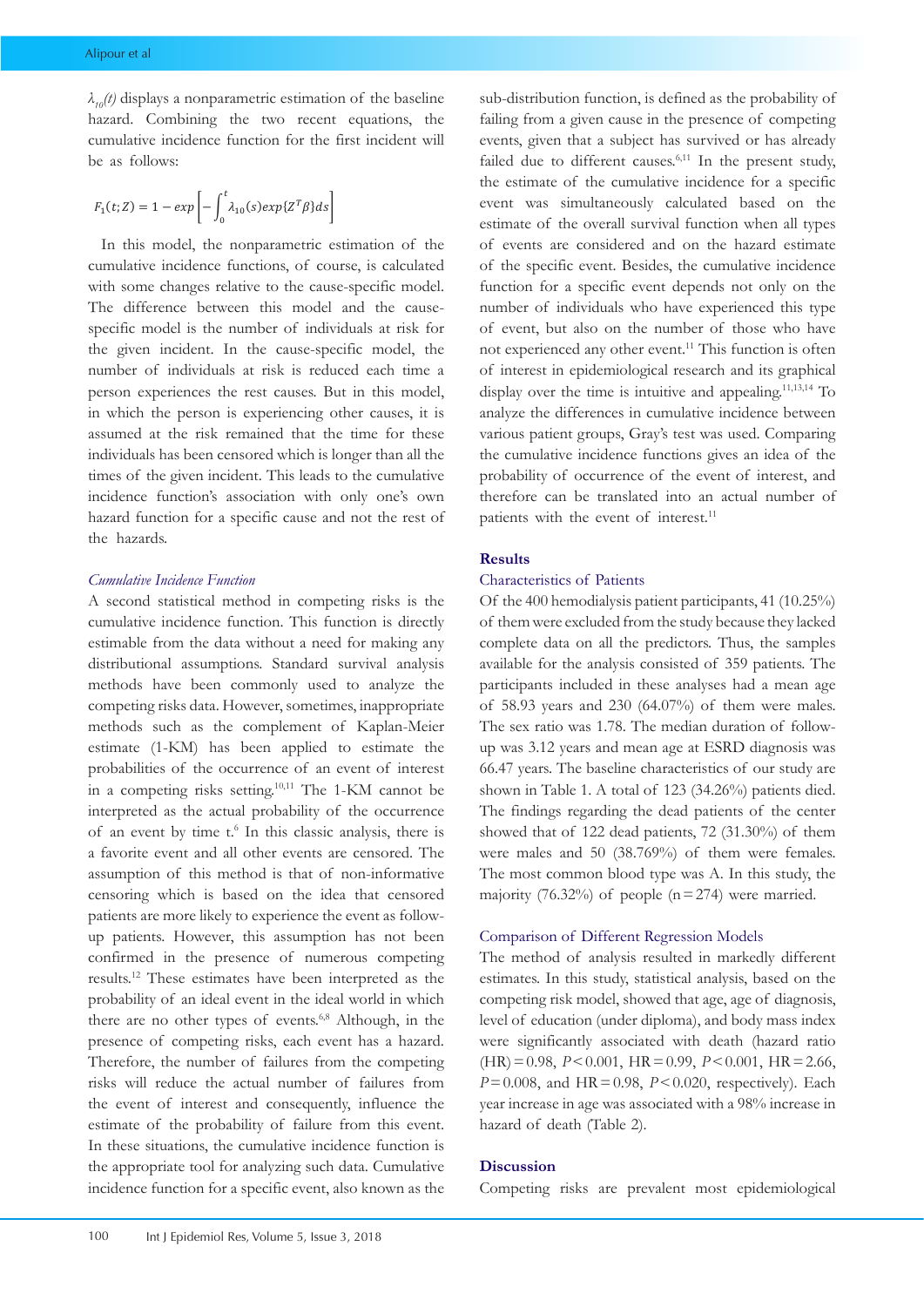| <b>Variables</b>   | No. (%)     |  |  |
|--------------------|-------------|--|--|
| Gender             |             |  |  |
| Male               | 230 (64.07) |  |  |
| Female             | 129 (35.93) |  |  |
| <b>Status</b>      |             |  |  |
| Alive              | 236 (65.74) |  |  |
| Death              | 123 (34.26) |  |  |
| Job                |             |  |  |
| Unemployed         | 126(35.10)  |  |  |
| Housewife          | 71 (19.78)  |  |  |
| Employed           | 115 (32.03) |  |  |
| Retirement         | 47 (13.09)  |  |  |
| Smoking            |             |  |  |
| Yes                | 140 (39.00) |  |  |
| No                 | 219 (61.00) |  |  |
| Blood group        |             |  |  |
| A                  | 115 (32.03) |  |  |
| B                  | 71 (19.78)  |  |  |
| AB                 | 57 (15.88)  |  |  |
| $\circ$            | 116 (32.31) |  |  |
| Underlying cause   |             |  |  |
| <b>DM</b>          | 78 (21.73)  |  |  |
| <b>HTN</b>         | 91 (25.35)  |  |  |
| Others             | 190 (52.92) |  |  |
| Marital status     |             |  |  |
| Single             | 22(6.13)    |  |  |
| Married            | 274 (76.32) |  |  |
| Divorced           | 1(.28)      |  |  |
| Widow              | 62 (17.27)  |  |  |
| Level of education |             |  |  |
| Illiterate         | 193 (53.76) |  |  |
| Diploma            | 102 (28.41) |  |  |
| Under diploma      | 10 (2.79)   |  |  |
| Upper diploma      | 54 (15.04)  |  |  |

**Table 2.** Comparison of Different Regression Models Based on Significant Variables

| <b>Variables</b>            | ΗR   | CI 95% for HR     | P Value |
|-----------------------------|------|-------------------|---------|
| <b>Competing Risk Model</b> |      |                   |         |
| Age                         | 0.98 | $(0.97 - 0.98)$   | < 0.001 |
| Age of diagnosis            | 0.99 | $(0.998 - 0.999)$ | < 0.001 |
| Level of education          |      |                   |         |
| Illiterate (reference)      | 1    | 1                 | 1       |
| Under diploma               | 2.66 | $(1.23 - 3.93)$   | 0.008   |
| <b>BMI</b>                  | 0.98 | $(0.96 - 0.99)$   | 0.020   |
| Gender female (reference)   | 1.30 | $(1.06 - 1.59)$   | 0.011   |
| Hb                          | 1.05 | $(1.00 - 1.11)$   | 0.030   |
| <b>Cox Regression Model</b> |      |                   |         |
| Age                         | 1.03 | $(1.02 - 1.04)$   | 0.001   |
| Age of diagnosis            | 1.00 | $(1.000 - 1.001)$ | 0.005   |
| Level of education          |      |                   |         |
| Illiterate (reference)      | 1    | 1                 | 1       |
| Under diploma               | 9.6  | $(0.00 - 0.74)$   | 0.009   |
| <b>BMI</b>                  | 1.04 | $(1.01 - 1.07)$   | 0.002   |
| Gender female (reference)   | 0.72 | $(0.50 - 1.03)$   | 0.080   |
| Hb                          | 0.79 | $(0.72 - 0.087)$  | 0.001   |

researches. Failure to correctly account for competing events can result in adverse consequences including probability overestimation of the occurrence of the event and magnitude mis-estimation of relative effects of covariates on the incidence of the outcome. When estimating crude incidence of the outcome of interest, it is inappropriate to use the complement of Kaplan-Meier survival function because this will lead to an overestimation of the incidence of the outcome of interest when competing risks are present. It is important to provide the results for all causes and also for both cause-specific as well as and sub-distribution hazard functions. Our findings showed that the women with ESRD had a better survival rate than men. However, the difference was not statistically significant. Similar to a study by Tabrizi et al.<sup>1</sup> in our study, the majority of patients were hypertension (nearly 26%). In contrast, cumulative incidence was grossly overestimated by standard survival analysis. The Cox proportional regression approach requires a proportionality assumption. Our study showed that the estimates of the covariate coefficients were different on the cause-specific and also sub-distribution hazard models. The cause-specific hazard can be modeled using the Cox model which is broadly used in epidemiological research. These risk factors are often missing from competing risk analyses.<sup>15</sup>

## **Limitations of the Study**

This study had some limitations which need to be acknowledged. The most important limitation was the lack of information about incidence and prevalence of ESRD in Iran. As a result, it is suggested that further studies to be conducted, using more complete information, to estimate the incidence and prevalence in Iranian ESRD patients.

The researchers did not collect follow-up blood pressure, medications as well as proteinuria information and thus, they cannot comment on the time dependence of the outcomes on these risk factors. Therefore, similar studies focusing on the above-mentioned issues are subject to further investigation.

## **Conclusion**

 In the presence of competing risk outcomes, Kaplan-Meier estimates are biased as they overestimated the probability of the occurrence of an event of interest. In this paper, 2 common methods have been discussed for handling competing risks and their applications in regression settings.

# **Ethical Approval**

This study was obtained from a master's thesis in epidemiology, which was conducted by a grant (No.